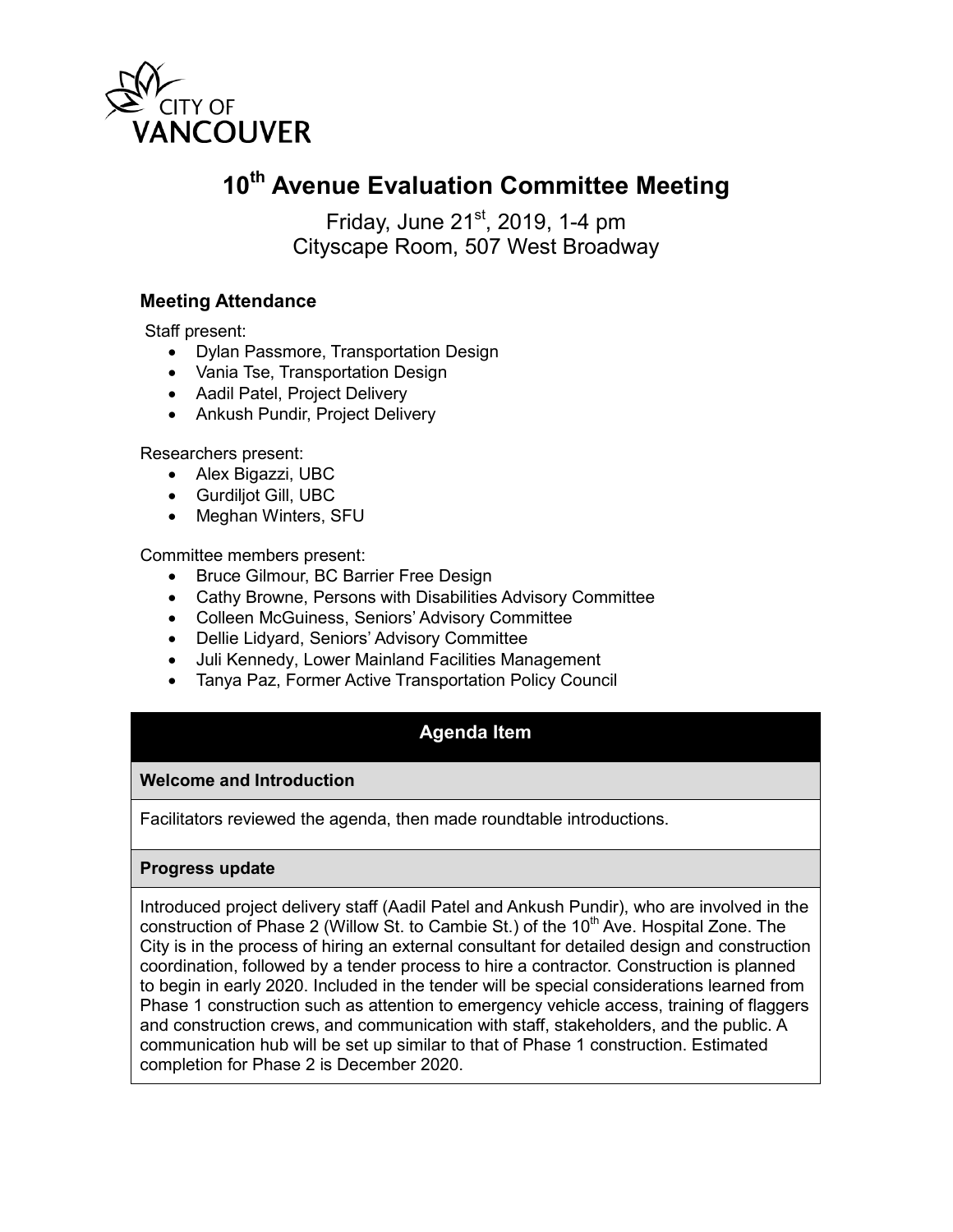## **Presentation of Data Collection Findings** *(Dylan Passmore)*

Data collection findings on the following categories were shared with the Committee:

- Safety and Comfort
- Interactions When Crossing the Street (UBC/SFU research)
- Interactions at VGH Emergency Entrance
- Changes in Vehicle Volume
- Alternate Routes for Cycling
- Performance of Passenger Loading Zones
- Parking Availability at High-Priority Locations

For the full presentation, please see the attached pdf document.

**Presentation & Discussion of UBC/SFU Research** *(Alex Bigazzi/Meghan Winters)* (please refer to attached slides)

Dr. Alex Bigazzi presented findings from the UBC/SFU research on perceived comfort and safety of road user interactions with pedestrians crossing the street. Data sources for this research included:

- In-person interviews:
- Video data of road user interactions; and,
- An online evaluation of these interactions by traffic safety experts,  $10^{th}$  Ave. Evaluation Committee members, and the general public.

For full details of the presentation, please see the attached pdf document.

### **Follow-up Actions**

Based on monitoring results and feedback from the 10<sup>th</sup> Avenue Committee members throughout the process, 13 follow-up actions were identified:

- 1. Add tactile walking surface indicators (i.e. truncated domes) to all pedestrian ramps on 10<sup>th</sup> Ave between Cambie St and Oak St.
- 2. Replace all water covers with new non-slip pattern to avoid confusion with truncated domes and pilot the change for the rest of the city
- 3. Adjust the layout of truncated domes in front of the Eye Care Centre (part of Phase 2)
- 4. Schedule site visits with cane users and possibly O&M (orientation and mobility) specialists
- 5. VGH Emergency Department driveway spot improvements:
	- a. Add a yellow centre directional dividing line on  $10<sup>th</sup>$  Ave in front of Emergency entrance driveway
	- b. Add a custom additional Emergency driveway warning sign
	- c. Paint text to the effect of "Caution: Emergency Entrance Ahead" in the